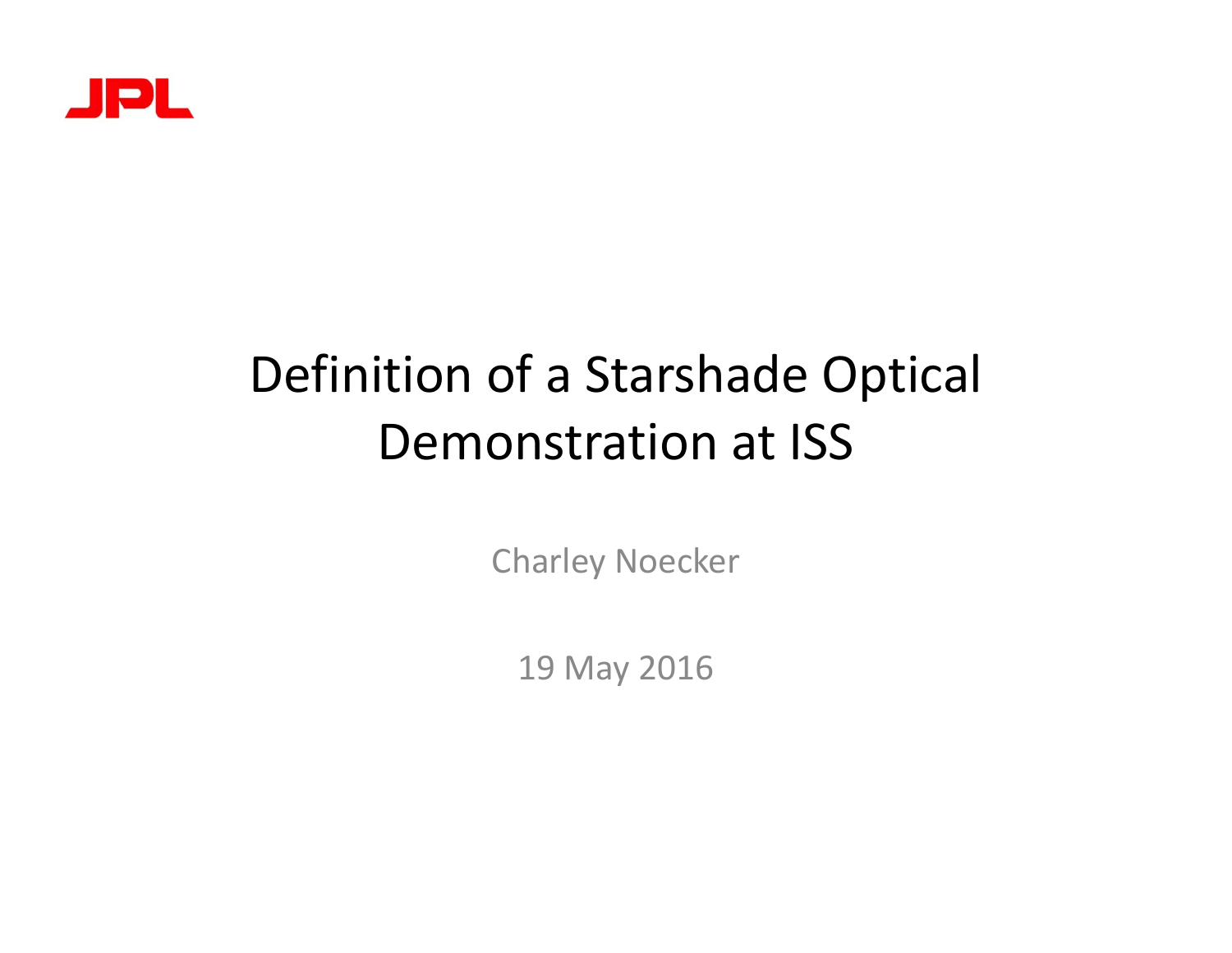#### Argument for an Optical Test IPL.

- Level 1 science for a starshade hinges on suppression and stability
- Pre-launch verification of flight starshade's suppression performance on orbit is ONLY by optical modeling
- Optical modeling is rooted in scalar-field Fresnel propagation, possibly enhanced to handle polarization
	- There are a handful of other known corrections to this model, none serious
- Use of scalar-Fresnel theory is an assumption which is still untested at the suppression levels we need, especially looking near the petals
	- Laboratory work will continue to shrink this gap
- We also rely on the scalar Fresnel model for *perturbation sensitivities* of the starshade petal shape
	- Rough experimental validation so far
- Suppression, contrast, and sensitivities for all performance budgeting relies on the scalar Fresnel assumption, including starshade‐size dependence
	- This is *probably* correct (or good enough), because *known* non‐Fresnel effects become less important at larger size
	- Are we brave enough to fly <sup>a</sup> \$B mission without testing for deviations from scalar‐ Fresnel, at the right Fresnel number and within 10× in size and 2× in suppression?
	- This is an unknown‐unknown risk that belongs on our list. Is it serious enough that we should retire it at a lower cost‐point first?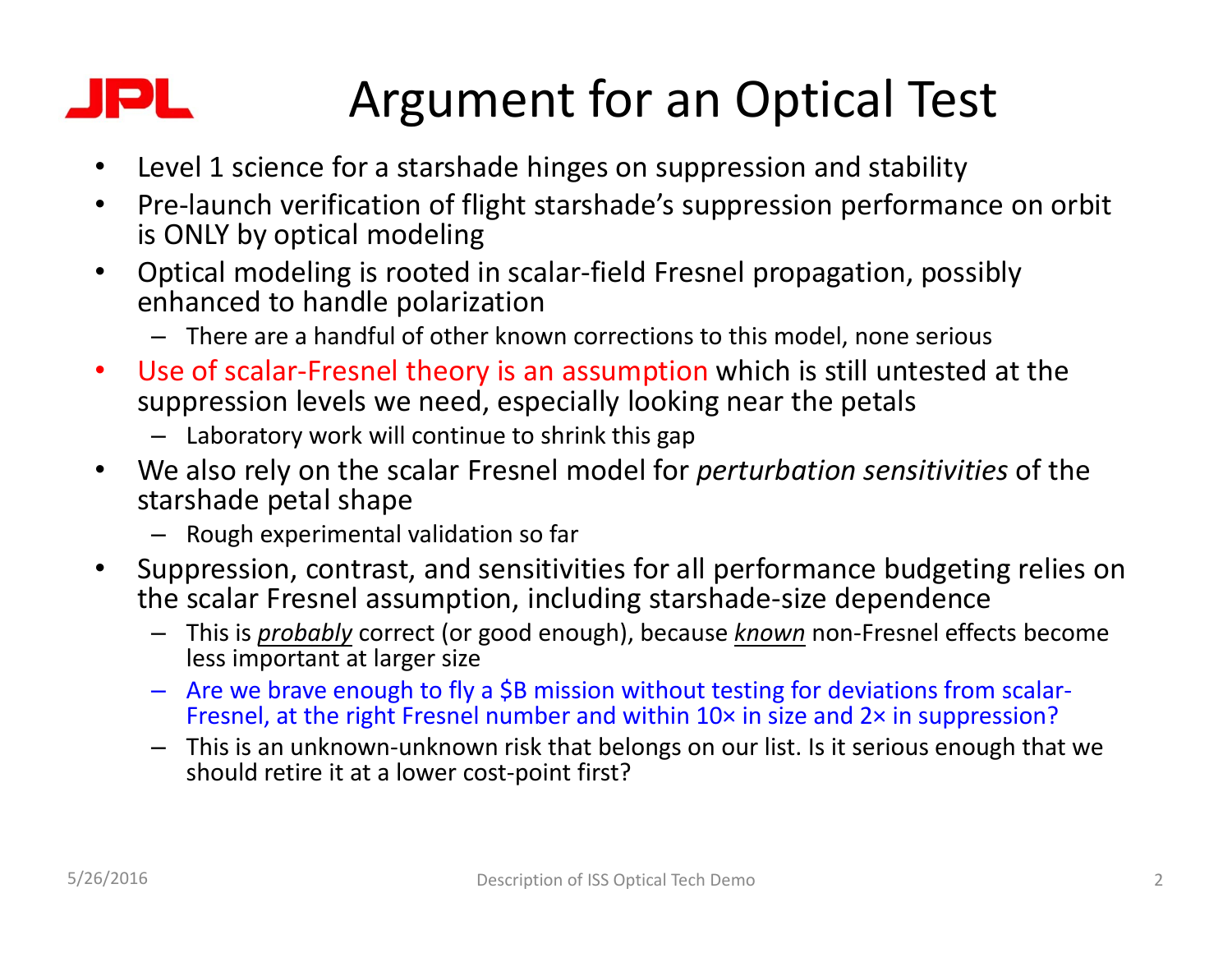#### JPL. Fill the optical‐model validation gap

- Flight demo to validate scalar-Fresn for starshad modeling
- Low-cost, m<br>accuracy

1

 $0.5 \Box$ <br> $0.01$ 

2

| el assumption<br>e optical                        | <b>Demonstrates</b>       | High suppression &<br>accurate modeling |  |
|---------------------------------------------------|---------------------------|-----------------------------------------|--|
| iid-size, high-                                   | Diameter                  | $1-3m$                                  |  |
|                                                   | <b>Formation distance</b> | 100-500km                               |  |
|                                                   | Wavelength range          | $0.6 - 2 \mu m$ (TBR)                   |  |
| ppression at F=14 (TBR)                           | Fresnel number            | 14 or so                                |  |
| asi-fictional data bars,<br>for illustration only | Mounted on                | Dragon vehicle or<br>large "cubesat"    |  |
| Rig extrapolation                                 | Key metrics               | · Suppression, on-                      |  |



**Optical**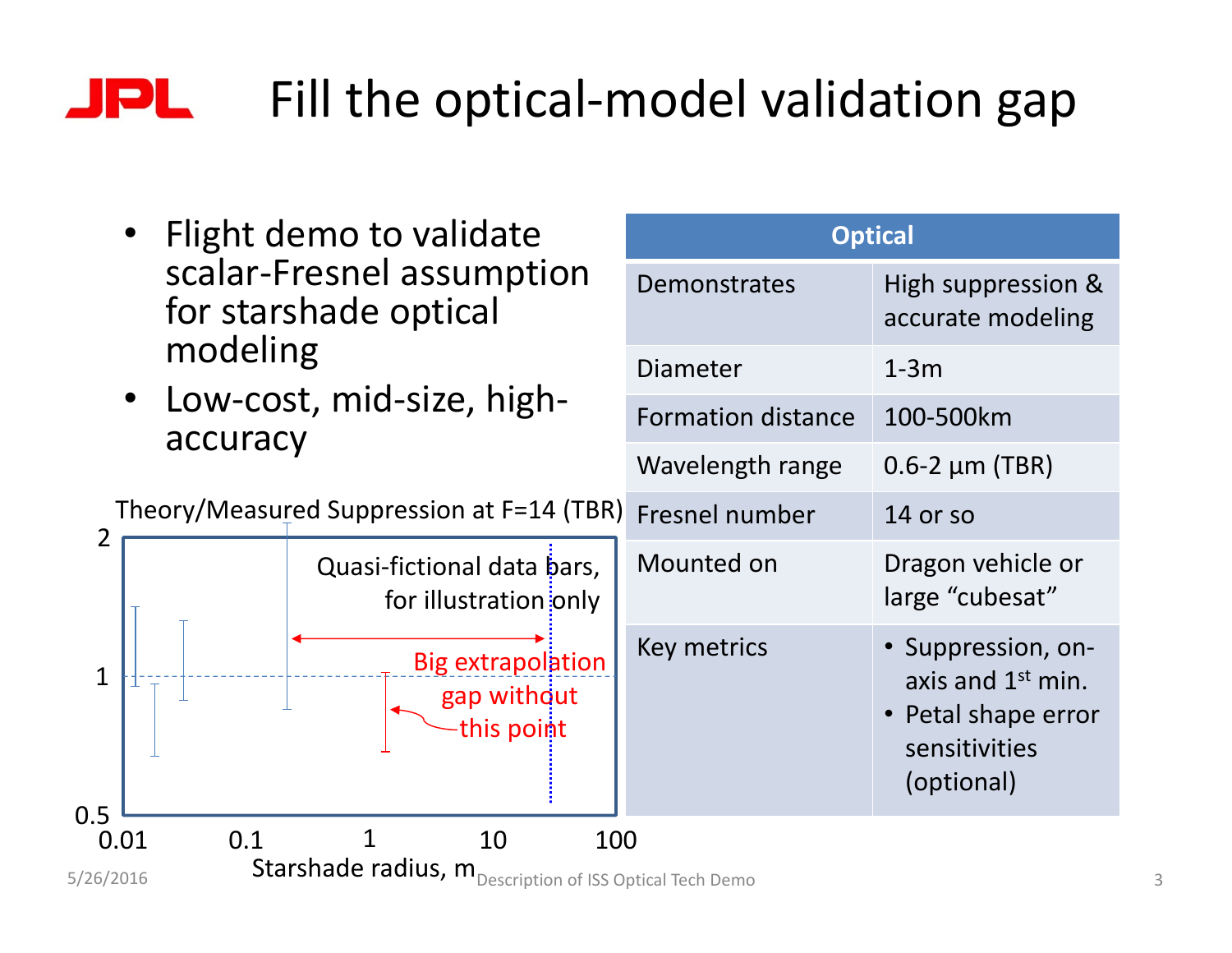### IPL.

## Prerequisite Challenges

- Stray light
	- Must always work on night side
	- Need super‐bright targets (Jupiter & moons, or GEO satellites?)
	- $\overline{\phantom{a}}$  Short separation  $\rightarrow$  exacerbates stray light from cities & twilight
- Always in a hurry
	- Each experiment completes within 30‐40 min
- Generous propulsion  $\Delta V$ 
	- Counteract gravity gradients
	- Maneuver quickly into inertial alignment
- Alignment acquisition and control
	- Probably need to begin setup in sunlight, complete it in twilight
- Safety
	- There's a lot of maneuvering volume that doesn't intersect ISS, but…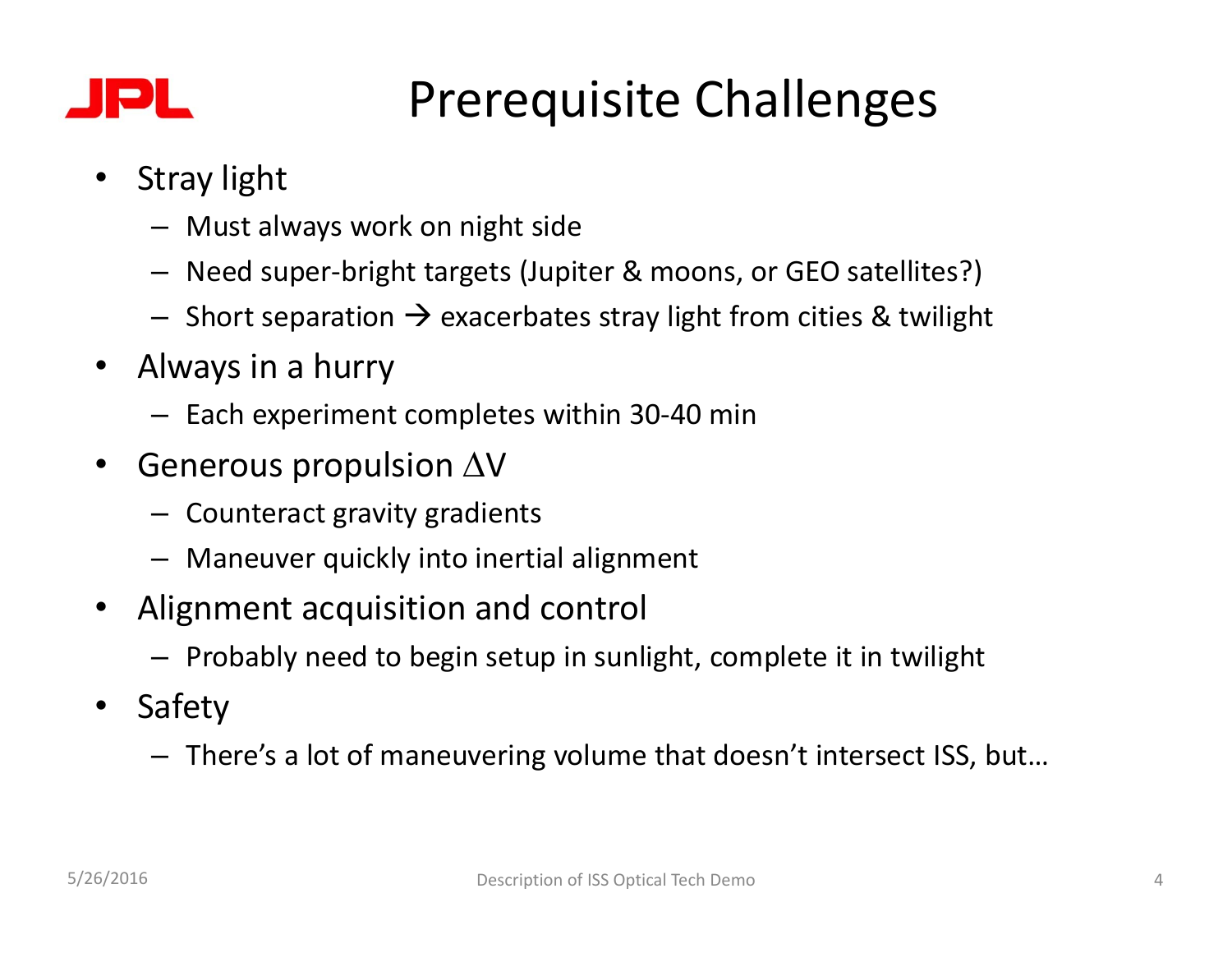# Starshade Demo sizing

SS diam=3m

- Require F=14, comparable to science mission design
- Fix Starshade diameter = 1 or 3m
	- Design choice for tech demo
	- $-$  Requires IWA  $\propto \lambda$

λ Distance IWA  $0.5 \,\text{\mu m}$   $35.7 \,\text{k m}$   $2.9^{\circ}$ 0.6 um 29.7 km 3.5"  $0.7 \text{ µm}$   $\vert$  25.5 km  $\vert$  4.0"  $0.8 \,\mathrm{\upmu m}$  22.3 km  $\vert$  4.6"  $0.9 \,\mathrm{\upmu m}$  19.8 km  $\vert$  5.2" 1.0  $\mu$ m | 17.8 km | 5.8" 1.1 um | 16.2 km | 6.4" 1.2  $\mu$ m | 14.9 km | 6.9" 1.4  $\mu$ m | 12.7 km | 8.1" 1.6  $\mu$ m | 11.1 km | 9.2" 1.8 um | 9.9 km | 10.4"

SS diam=1 m Tele diam=71mm

• Fix telescope diameter D so that  $2 \cdot \lambda/D = IWA \rightarrow starshade/tele = F$ 





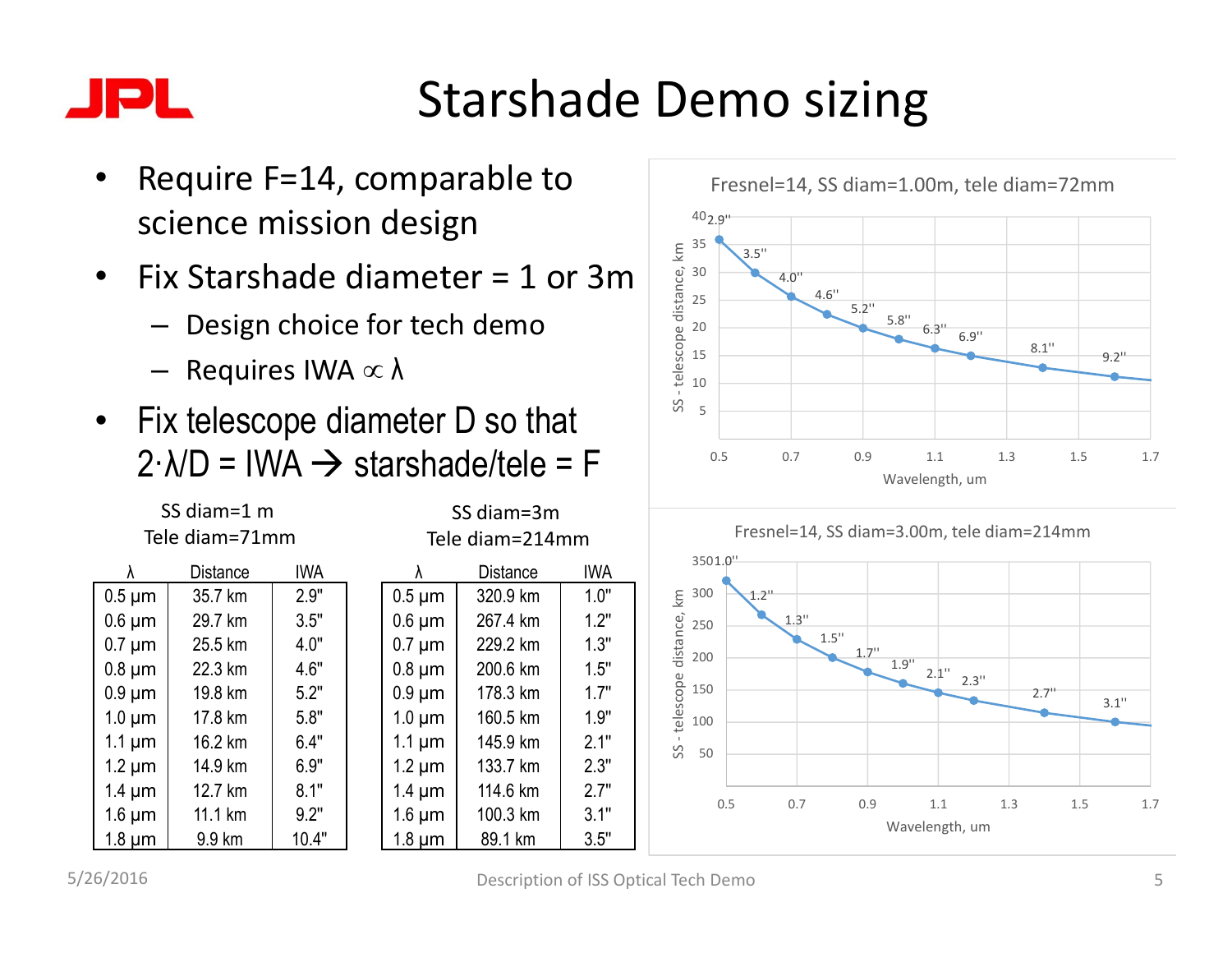#### Always in a hurry IPL

- ISS orbit is 92 min
- The 46 min in direct sunlight is unusable for observations
	- Stray light overwhelms the diffraction signal
	- Could (must) be used for maneuvering to the next nighttime opportunity
- Subtract 10+ min of twilight at each end of a night run
- Net <26 min of dark time
- All maneuvering and alignment acquisition must be done in  $\epsilon$ direct sun and twilight
- Some orbit designs fight against orbit dynamics and need VERY muscular maneuvering

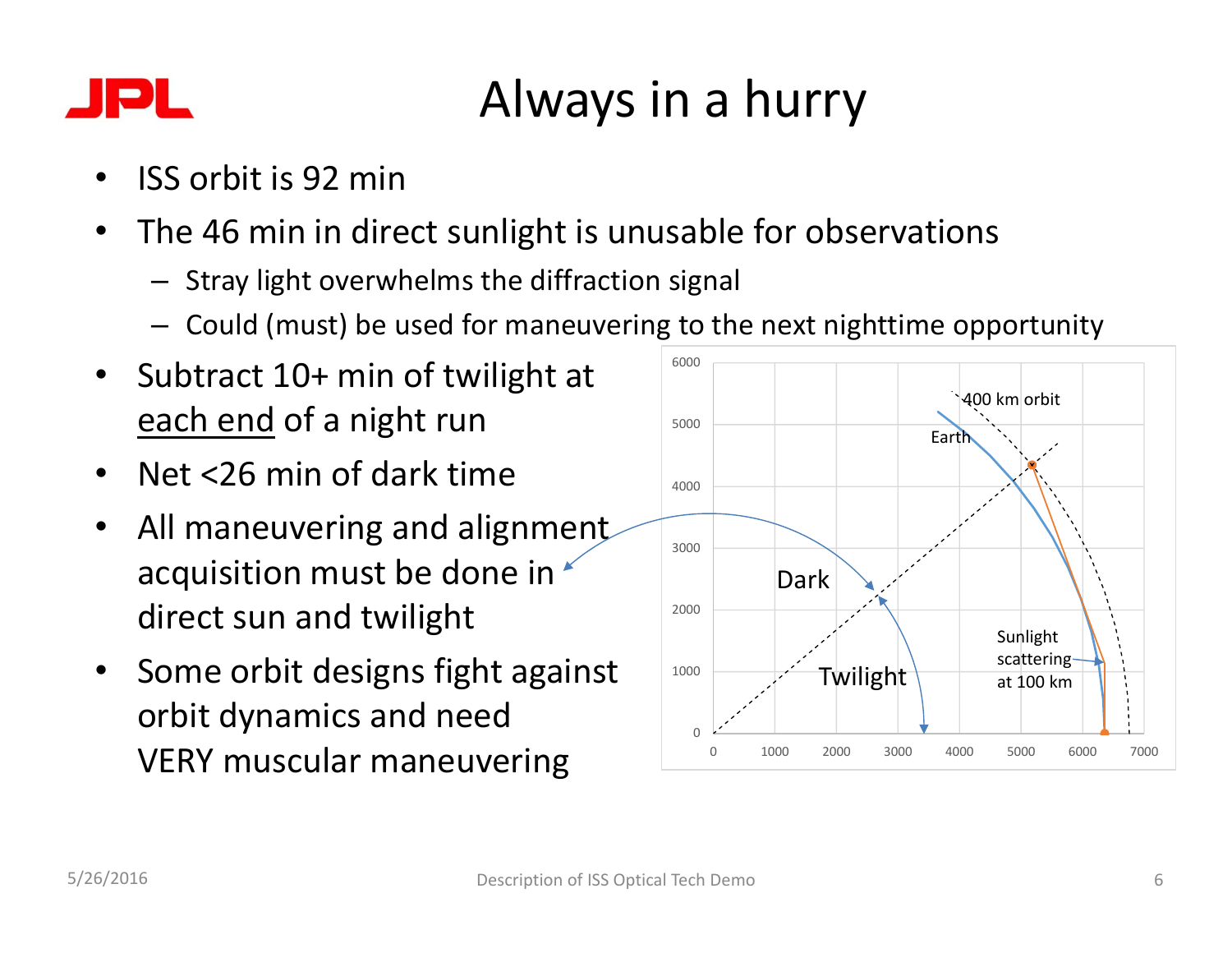### IPL.

# Orbit Options

- The starshade will fly on halo orbits around the ISS, attempting to use orbital dynamics to advantage
- We can identify 3 options of orbit distinguished by the direction of the line of sight (LOS) to the star relative to the ISS orbit
- We will actually combine these 3 options for each target direction based on observing constraints
	- This discussion points out some comparisons of their virtues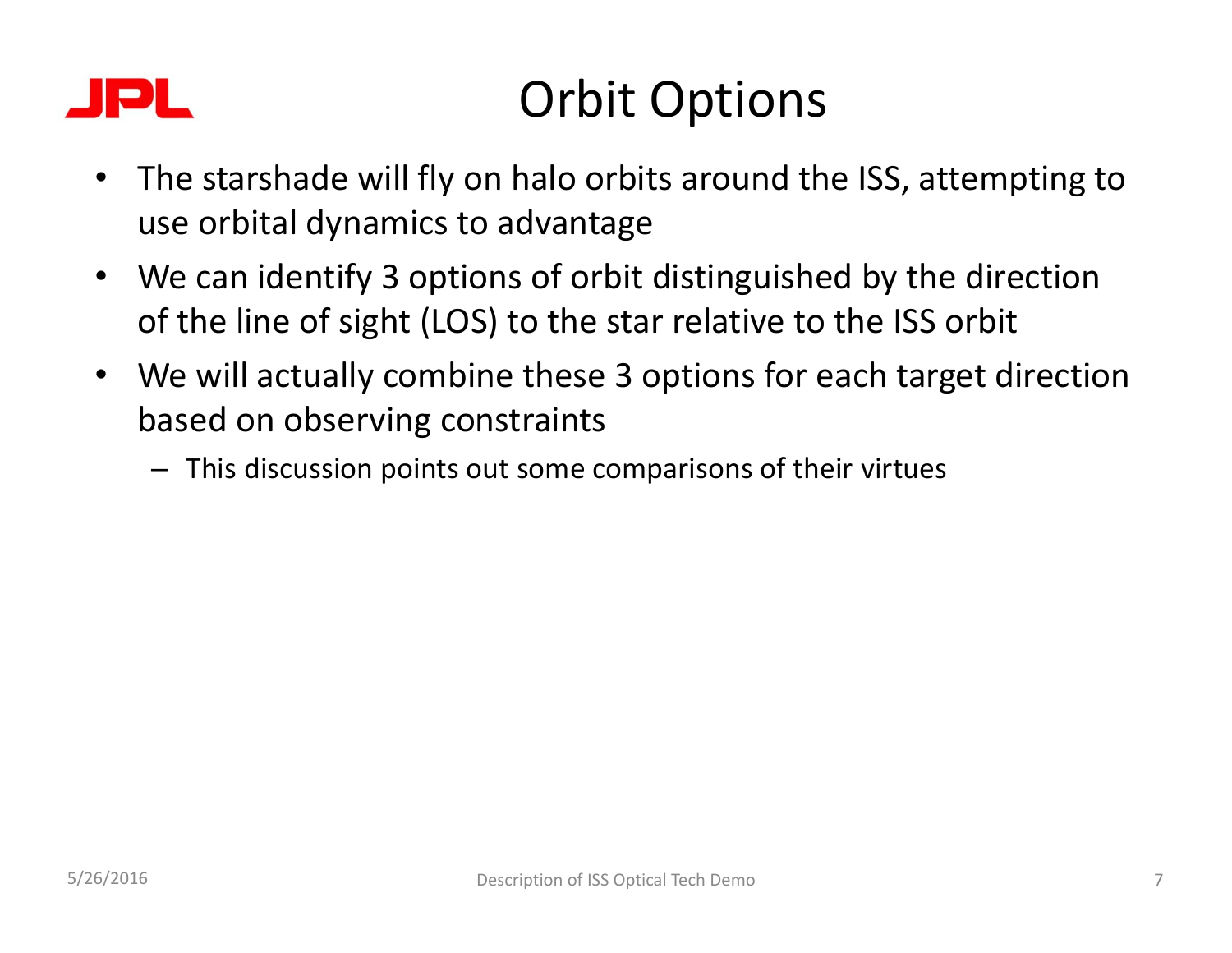#### Orbit option 1: LOS near orbit pole IPL.

- Starshade orbit tilted vs. ISS plane,
	- 4.5° for ~500 km separation
	- Access to targets near pole of ISS orbital plane
- Starshade‐telescope distance >~ 100 km takes proportionally more maneuvering fuel
	- Naturally repeating oscillation N‐S‐N‐S‐…
- Starshade-telescope bearing vector wanders only a little through the orbit
	- Mostly the residual from ISS avoidance maneuvers

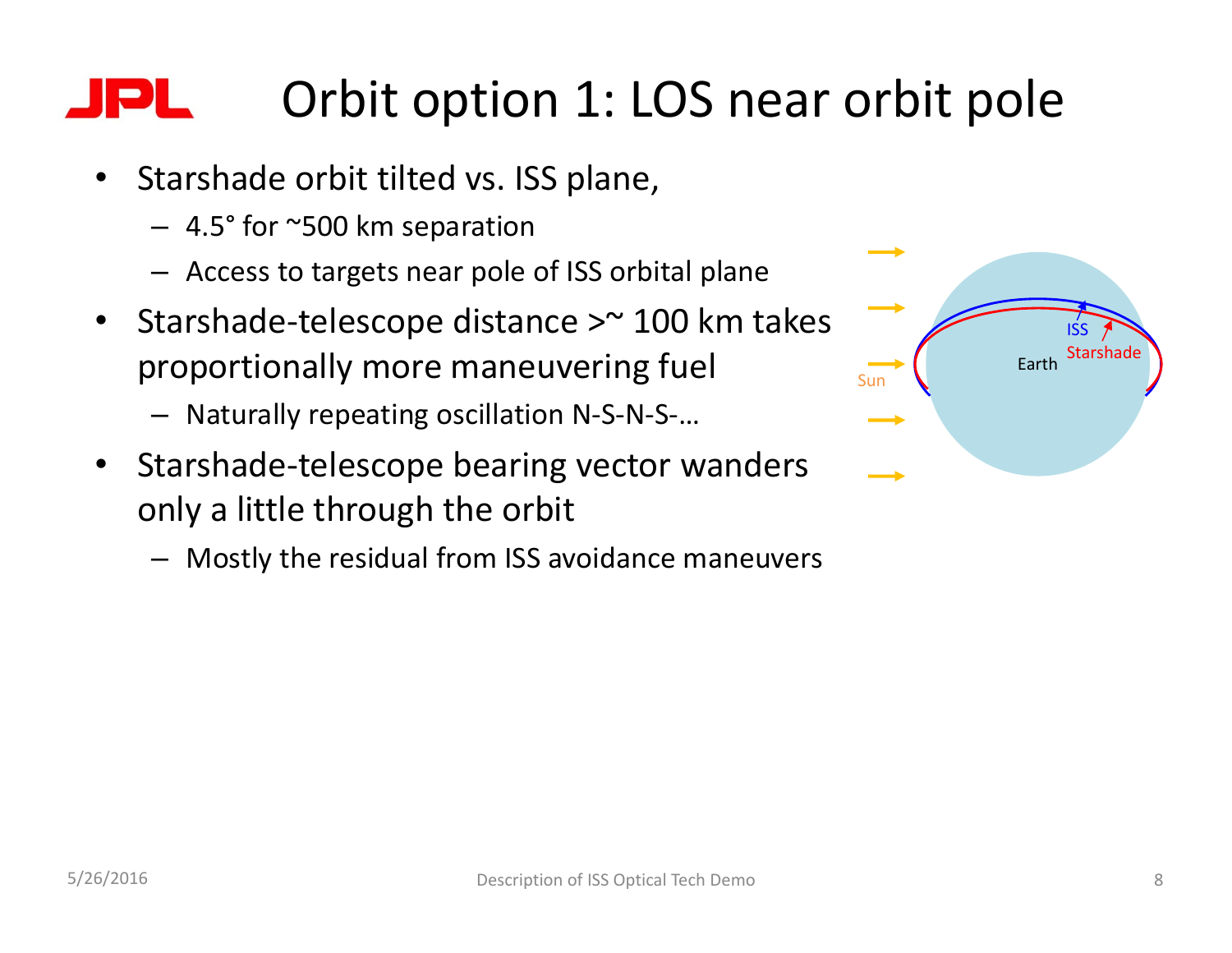#### Orbit option 2: LOS near anti‐sun IPL

- Starshade orbit in ISS plane, slightly elliptical, offset by ~100 km
	- Apogee=500 km on night side, perigee=300 km on day side
	- Access to targets near ISS orbital plane
- Starshade‐telescope distance >~ 100 km takes much greater maneuvering fuel
	- Raise apogee > 500 km, keep perigee > 300 km
	- Aggressively, repeatedly forcing orbital semi‐major axis and period



ISS orbit is near‐circular, ~400 km altitude, 51° inclination

- Starshade‐telescope bearing vector wanders throughout orbit, and changing the most during observation (midnight in orbit)
	- Overcoming that to stabilize on target star also requires fuel
- Achieves the longest observing window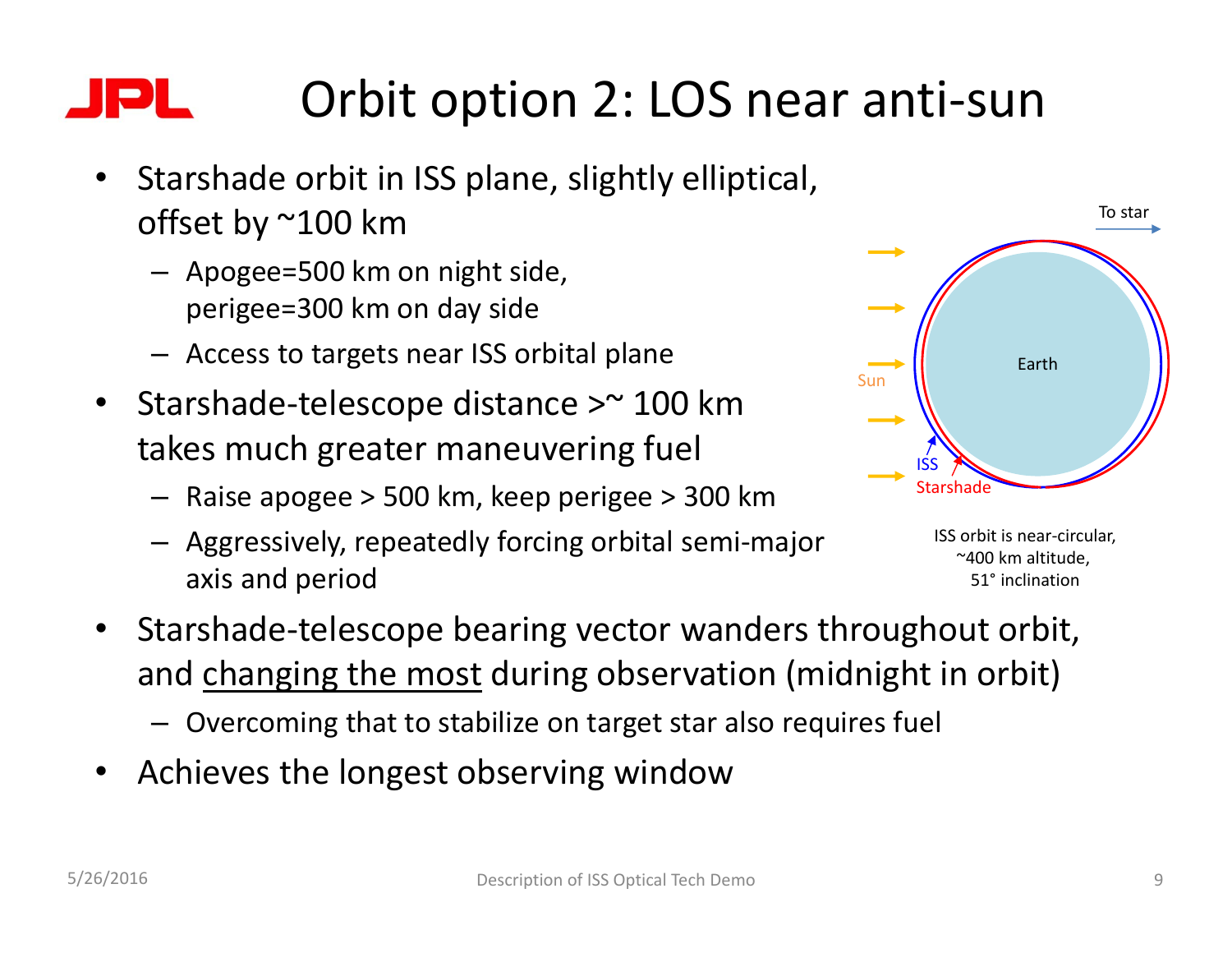# JPL Orbit option 3: LOS earth-trailing/leading

- Starshade orbit in ISS plane, slightly elliptical, offset by ~100 km
	- Apogee=500 km on leading side, perigee=300 km on trailing side
	- Access to targets near ISS orbital plane
- Starshade‐telescope distance >~ 100 km takes much greater maneuvering fuel
- Starshade‐telescope bearing vector wanders throughout orbit, but most stationary at start of observation (midnight in orbit)
	- Stabilizing it on target star requires somewhat less fuel
- Observing window cut in half: must wait until midnight, when star rises above earth horizon



ISS orbit is near‐circular, ~400 km altitude, 51° inclination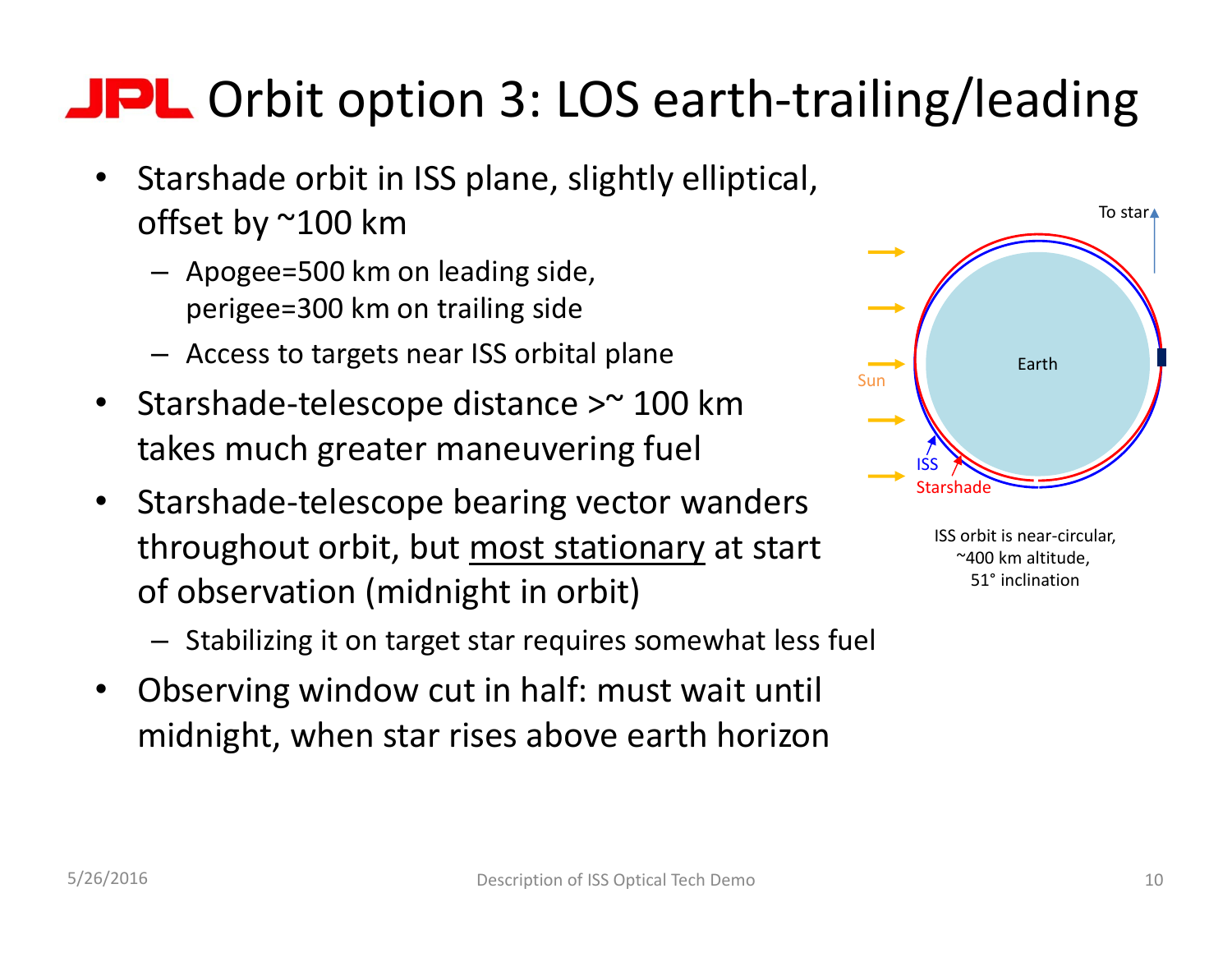

# Optical Signal Quality

- Stray light
	- Must always work on night‐side, as dark as possible
		- $\rightarrow$  less than 26 min window per orbit
	- Light from cities, flares, and other ground sources, scattering from
		- Near side of starshade (I have some info to estimate this)
- Starshade propellant • Target brightness and size – Brightest objects in sky are Solar System planets – But planets are too big for our starshades • Must be much smaller than IWA  $\sim$  1-10 arcsec • Detected Flux  $\lt L_{\text{sun}} \cdot \Omega_{\text{SP}} \cdot \Omega_{\text{FP}} \cdot A_{\text{T}}$ - L<sub>sun</sub> = Luminosity of the sun  $-\Omega_{SP}$  = Solid angle of sun seen from target planet  $-\alpha_{\rm p}$  = Albedo of the target planet  $-\Omega_{\text{FP}}$  = Solid angle of target planet seen from Earth Angular radius (as) Mercury 3.64 Venus 12.05 Mars 8.92 Jupiter 23.40 Saturn 9.71 Uranus 1.93 Neptune 1.17 Pluto 0.04 Seen at best time in orbit
	- $A_T$  = Area of the telescope
- To use planets as targets, must use smaller starshades and deeper IR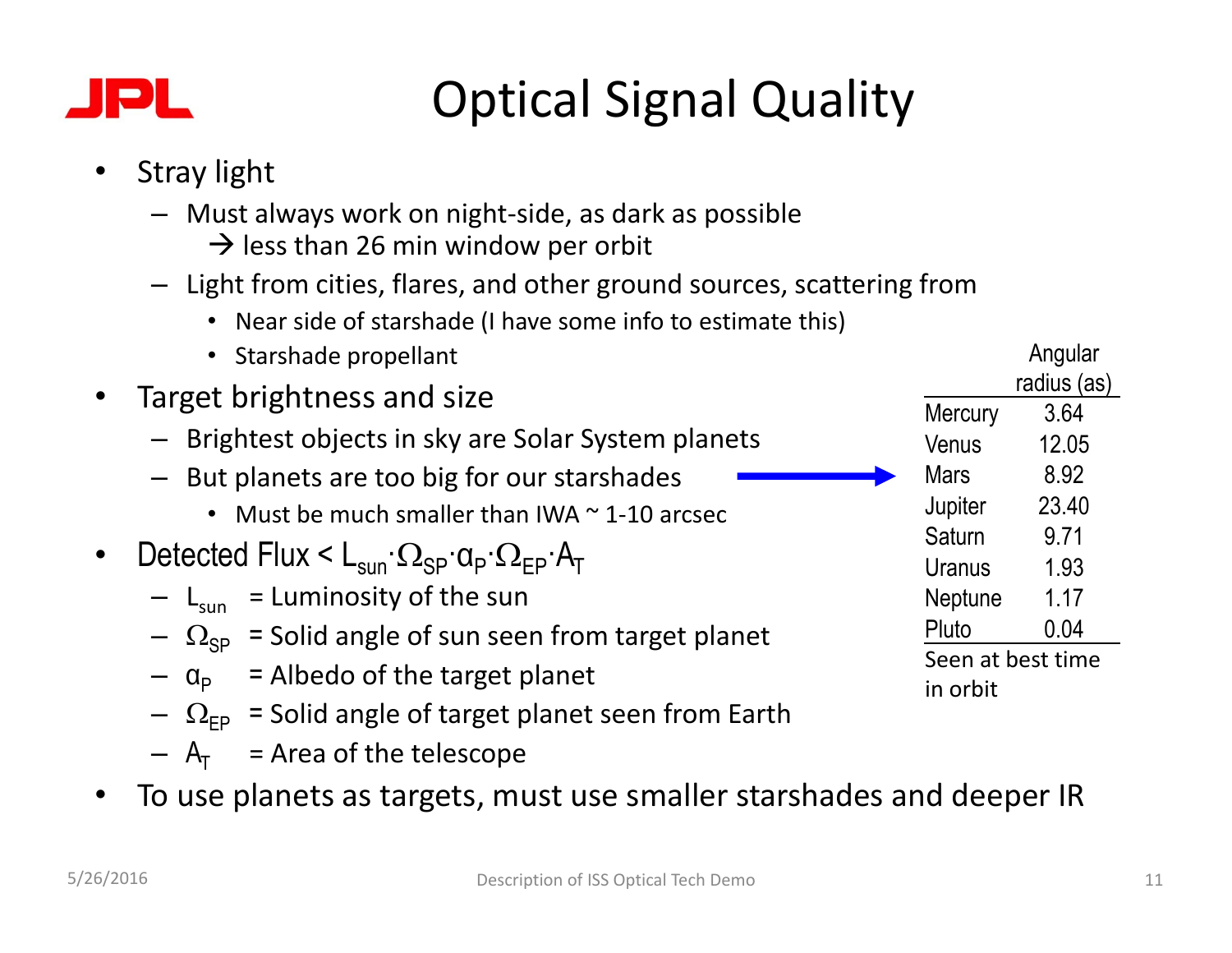### JPL

## Optical Signal Limits

- 18 stars or binaries are smaller than 1 arcsec and brighter than Vmag 1
- For the brightest star (Sirius,  $V = -1.09$ ), demonstrating sensitivity to a 1e‐10 planet at SNR=5 in local+exozodi:

| <b>Telescope</b><br>diameter | Starshade<br>diameter | Integration<br>time | Orbits | Elapsed<br>time   |
|------------------------------|-----------------------|---------------------|--------|-------------------|
| 71 mm                        | 1 <sub>m</sub>        | 131.4 hr            | 304    | 466 hr            |
| 214 mm                       | 3 <sub>m</sub>        | 1.88 hr             | 5      | 7.7 <sub>hr</sub> |

• For Vmag  $+0.08$  (the  $6<sup>th</sup>$  brightest star)

| <b>Telescope</b><br>diameter | Starshade<br>diameter | Integration<br>time | Orbits | Elapsed<br>time |
|------------------------------|-----------------------|---------------------|--------|-----------------|
| 71 mm                        | 1 <sub>m</sub>        | 1137 hr             | 2625   | 168 days        |
| 214 mm                       | 3 <sub>m</sub>        | 14.6 hr             | 34     | 52 hr           |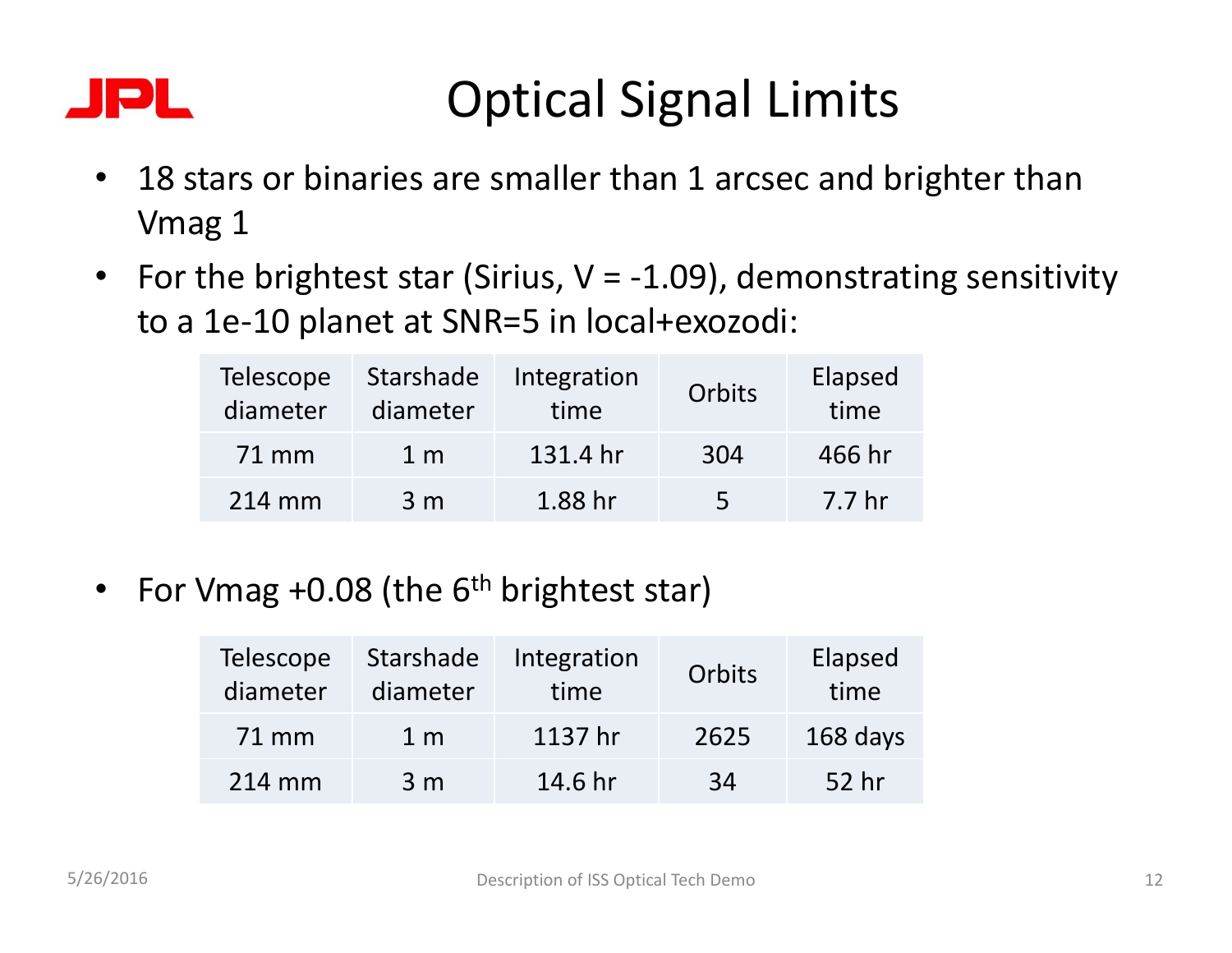### IPL.

## Propulsion

- Need  $\Delta v \approx 100 1000$  m/sec per day of observation
	- See tables below for typical  $\Delta v$  to stop at the pump on ISS and return to a halo orbit around ISS
	- $-$  Similar  $\Delta v$  for maneuvering to a different halo orbit for a new target star
	- Some fraction of this to complete and hold alignment on star
- Assume refillable tanks

| λ           | Separation | IWA   | $\Lambda v$        |
|-------------|------------|-------|--------------------|
| $0.5 \mu m$ | 35.7 km    | 2.9"  | $40.3$ m/s         |
| $0.6 \mu m$ | 29.7 km    | 3.5"  | $33.6$ m/s         |
| $0.7 \mu m$ | 25.5 km    | 4.0"  | $28.8 \text{ m/s}$ |
| $0.8 \mu m$ | 22.3 km    | 4.6"  | $25.2$ m/s         |
| $0.9 \mu m$ | 19.8 km    | 5.2"  | $22.4$ m/s         |
| $1.0 \mu m$ | 17.8 km    | 5.8"  | $20.2$ m/s         |
| $1.1 \mu m$ | 16.2 km    | 6.4"  | $18.3$ m/s         |
| $1.2 \mu m$ | 14.9 km    | 6.9"  | $16.8$ m/s         |
| $1.4 \mu m$ | 12.7 km    | 8.1"  | 14.4 m/s           |
| $1.6 \mu m$ | 11.1 km    | 9.2"  | $12.6$ m/s         |
| 1.8 um      | 9.9 km     | 10.4" | $11.2 \text{ m/s}$ |

SS diam=1 m Tele diam=71 mm

SS diam=3 m Tele diam=214 mm

| λ           | Separation | <b>IWA</b> | $\Delta v$        |
|-------------|------------|------------|-------------------|
| $0.5 \mu m$ | 320.9 km   | 1.0"       | 363 m/s           |
| $0.6 \mu m$ | 267.4 km   | 1.2"       | 302 m/s           |
| $0.7 \mu m$ | 229.2 km   | 1.3"       | 259 m/s           |
| $0.8 \mu m$ | 200.6 km   | 1.5"       | 227 m/s           |
| $0.9 \mu m$ | 178.3 km   | 1.7"       | 202 m/s           |
| $1.0 \mu m$ | 160.5 km   | 1.9"       | 181 m/s           |
| $1.1 \mu m$ | 145.9 km   | 2.1"       | 165 m/s           |
| $1.2 \mu m$ | 133.7 km   | 2.3"       | 151 m/s           |
| $1.4 \mu m$ | 114.6 km   | 2.7"       | 130 m/s           |
| $1.6 \mu m$ | 100.3 km   | 3.1"       | $113 \text{ m/s}$ |
| $1.8 \mu m$ | 89.1 km    | 3.5"       | 101 m/s           |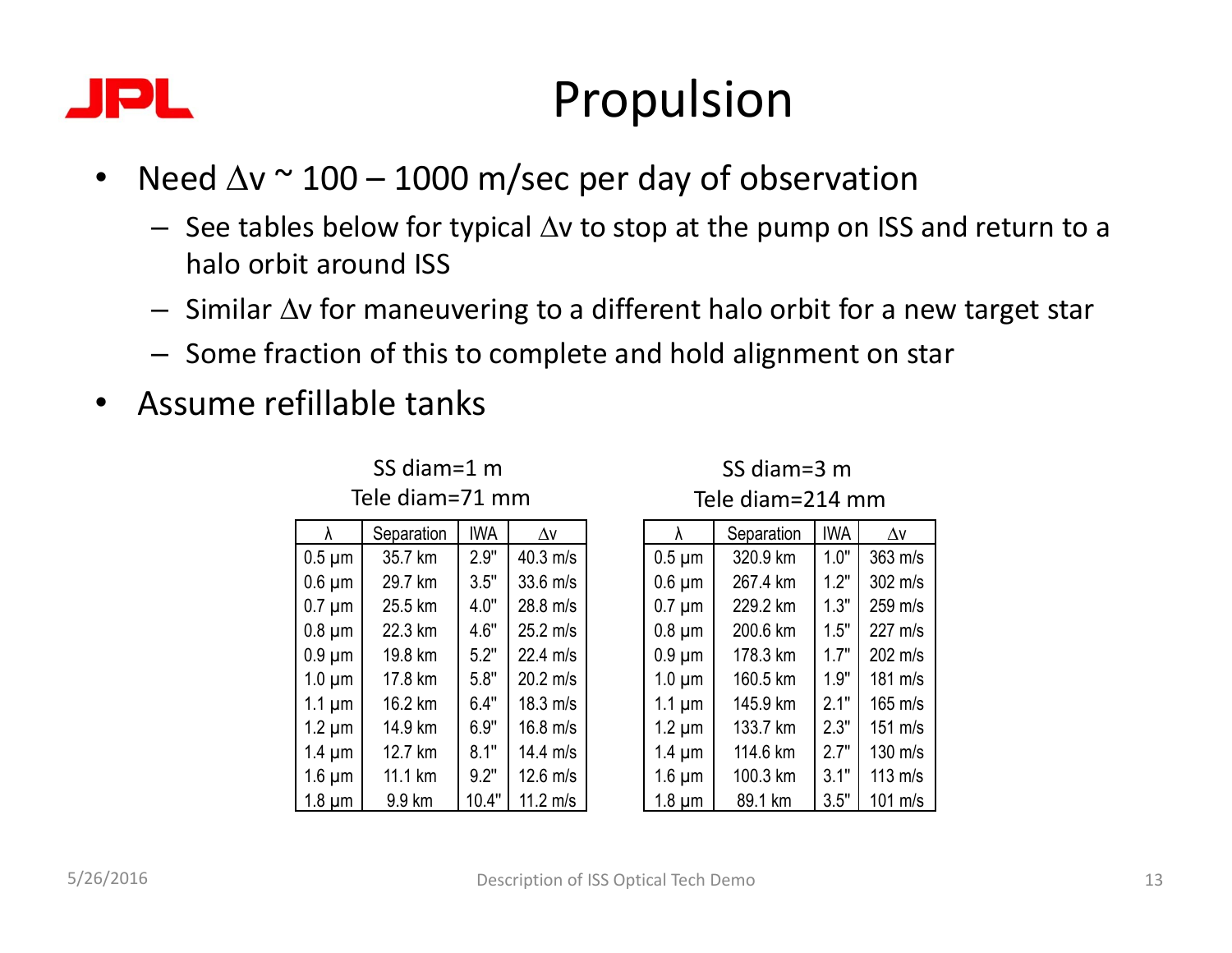

## Baseline Concept

| <b>Characteristic</b>          | <b>Value</b>                                  | <b>Rationale</b>                              |
|--------------------------------|-----------------------------------------------|-----------------------------------------------|
| Telescope diameter             | 210 mm                                        | Photometry                                    |
| Starshade diameter             | 3 <sub>m</sub>                                | Premise, Telescope,<br>Fresnel no.            |
| Separation                     | 180-200 km                                    | Fresnel no.                                   |
| Wavelength                     | $0.8 - 0.9 \mu m$                             | Fresnel no.                                   |
| <b>Inner Working Angle</b>     | $1.5 - 1.7''$                                 | Derived                                       |
| <b>Suppression sensitivity</b> | $10^{-10}$                                    | Stringent test                                |
| Orbit                          | Halo orbits @ISS                              | Premise                                       |
| Operation                      | Maneuver on day side<br>Observe on night side | <b>Strategy</b>                               |
| Propulsion delta-V             | 1000-1500 m/s/day                             | Halo orbit speed,<br><b>Maneuver strategy</b> |
| Propulsion                     | Biprop                                        | $I_{sn}$ , refueling                          |

- Hopefully avoid any starshade deployment
- Hopefully avoid IR detectors